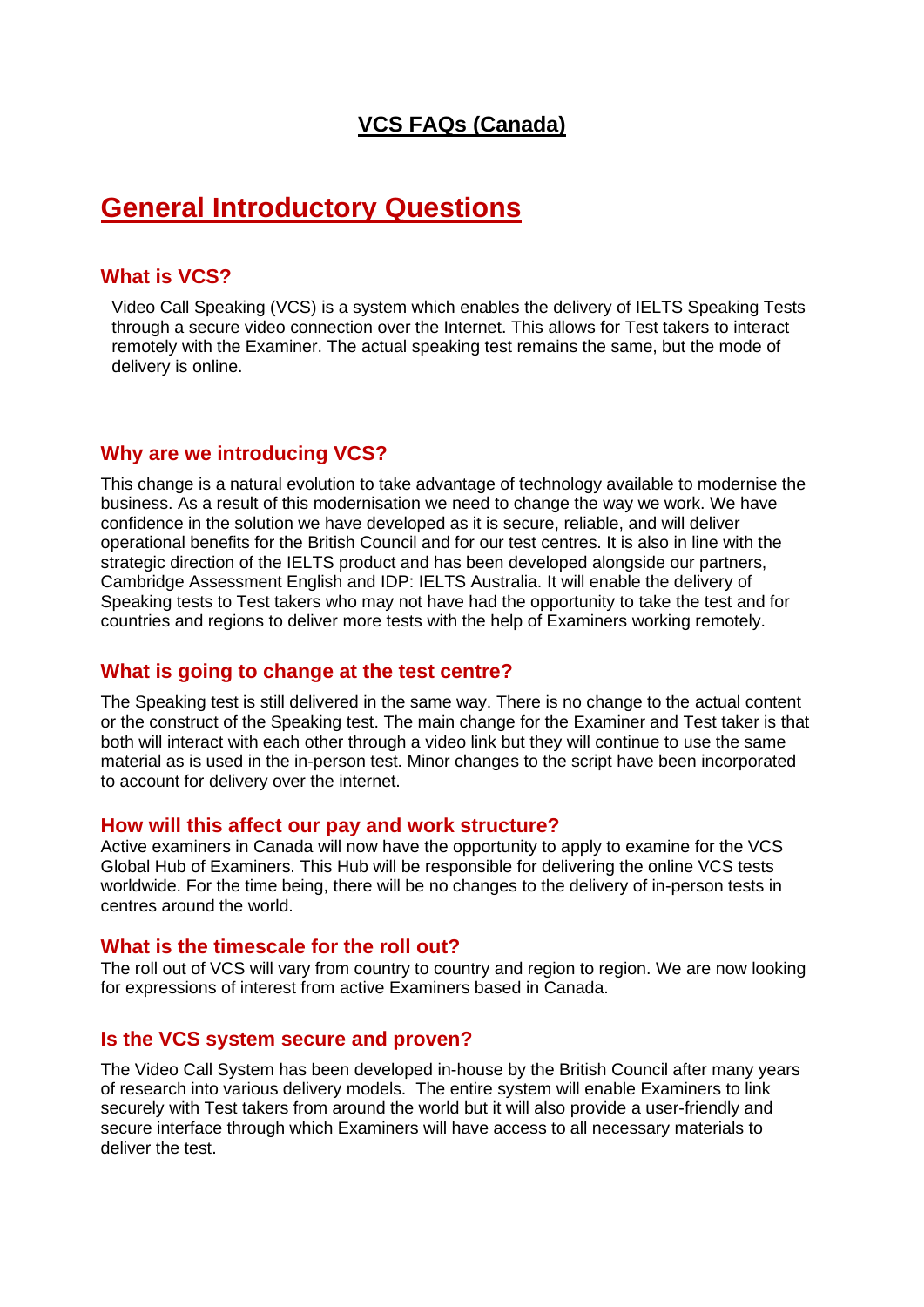### **Will Examiners working from home have any impact on the security of the test?**

No.

Examiners will be able to access materials on the test day through the secure passwordprotected system.

There are no paper-based materials for Examiners.

In addition, only Examiners who have been scheduled to work in a given test session can access materials. Any Examiners not scheduled cannot access the marking system. Extensive reporting and monitoring functionality enables the central operations team to observe Examiner activity in real time. Current codes of practice and confidentiality undertakings will be amended to support the security of the test.

#### **How is the reliability of Speaking marking ensured?**

The VCS system and the global management of Examiners will allow for regular monitoring and support for both ratings and procedures. Specific support will be provided on how to deliver video-call speaking tests, including specific training in this mode of delivery. Examiners will also be provided with regular feedback on their ratings.

# **Questions about applying to deliver tests for the Global Hub**

#### **When should I apply?**

The recruitment process will begin in certain selected countries but this will also depend on the overall roll out of VCS in your region. Currently we are looking for expressions of interest from active examiners in Canada.

**Will I be conducting VCS tests from home or do I need to go into the test centre to examine for the Global Hub?** 

VCS Global Hub Examiners will examine from home and will have secure access to all the materials required to deliver the test.

**What is required from me to examine from home?**

You will be required to complete a home working pack to specify your IT set up and environment. You will need a quiet work environment and a neutral background. You will be responsible for ensuring you have stable internet access and a computer (desktop or laptop), additional screen, video camera and microphone enabled.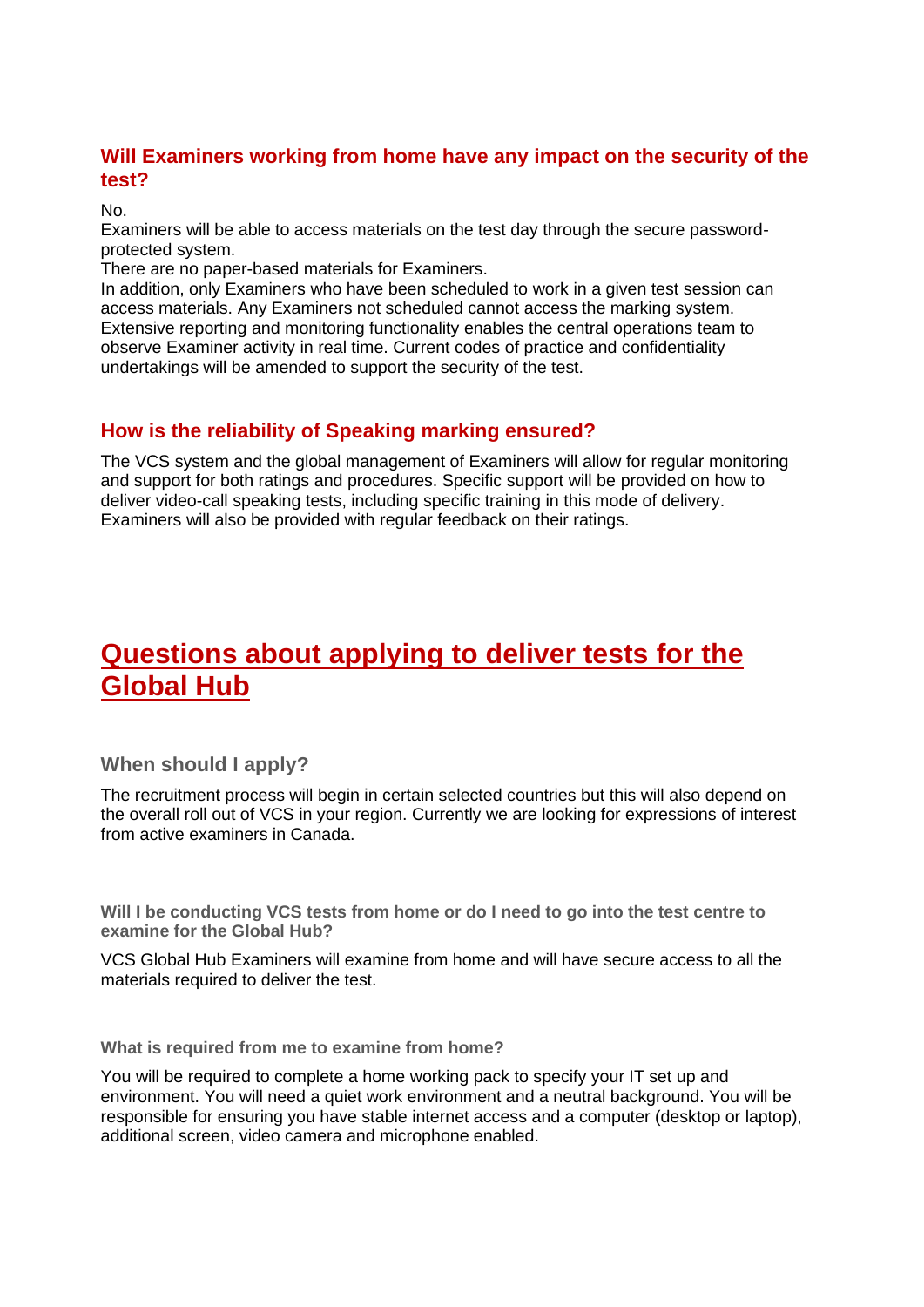**What technical skills do I need to have?**

You will need to be able to download software on your own computer and also you will need to be familiar with ZOOM. You will need to operate two screens and be IT literate as communications with the operational support teams are also digital.

**Can I stay on as a Speaking Examiner with my current home centre if I become a VCS Global Hub Examiner?**

Absolutely! We strongly encourage our VCS Global Hub Examiners to remain attached to their current centres for in-person Speaking examining. You will be allocated Shared Examiner status with the Global Hub GB500.

**Do I have to be resident in the UK to be a VCS Global Hub Speaking Examiner?**

No. We will be rolling out the application process to a number of countries across the globe in order to meet Test taker volume across time zones. The requirements for home-working are summarised in the job specification. Examiners deliver tests from a single home base which must be registered with the Global team.

**Can I apply to be a VCS Global Hub Speaking Examiner if I am not a current IELTS Speaking Examiner?** 

We are initially recruiting only Examiners who are certified and active for Speaking. We may, in future, recruit new Speaking Examiners.

**Do I have to be self-employed to be a VCS Global Hub Speaking Examiner?**

You will apply for the VCS position via a local agency contracted by Carbon60 who will act as your payroll provider. They will engage with you once your application is approved. The employment contract will follow local laws and regulations and this might require additional clearance process to take place.

Once work commences, you will be submitting timesheets to the Global Marking team for approval.

Payment will be made through your payroll provider in sterling (GB£).

**Will there be work available at weekends?**

Speaking Tests will be arranged across the entire week, so interviews will be scheduled both on weekdays and at weekends.

**How many Tests do I need to complete daily?**

Depending on your availability, you may complete up to 20 Speaking tests per day. However, there will be flexible options for availability and scheduling.